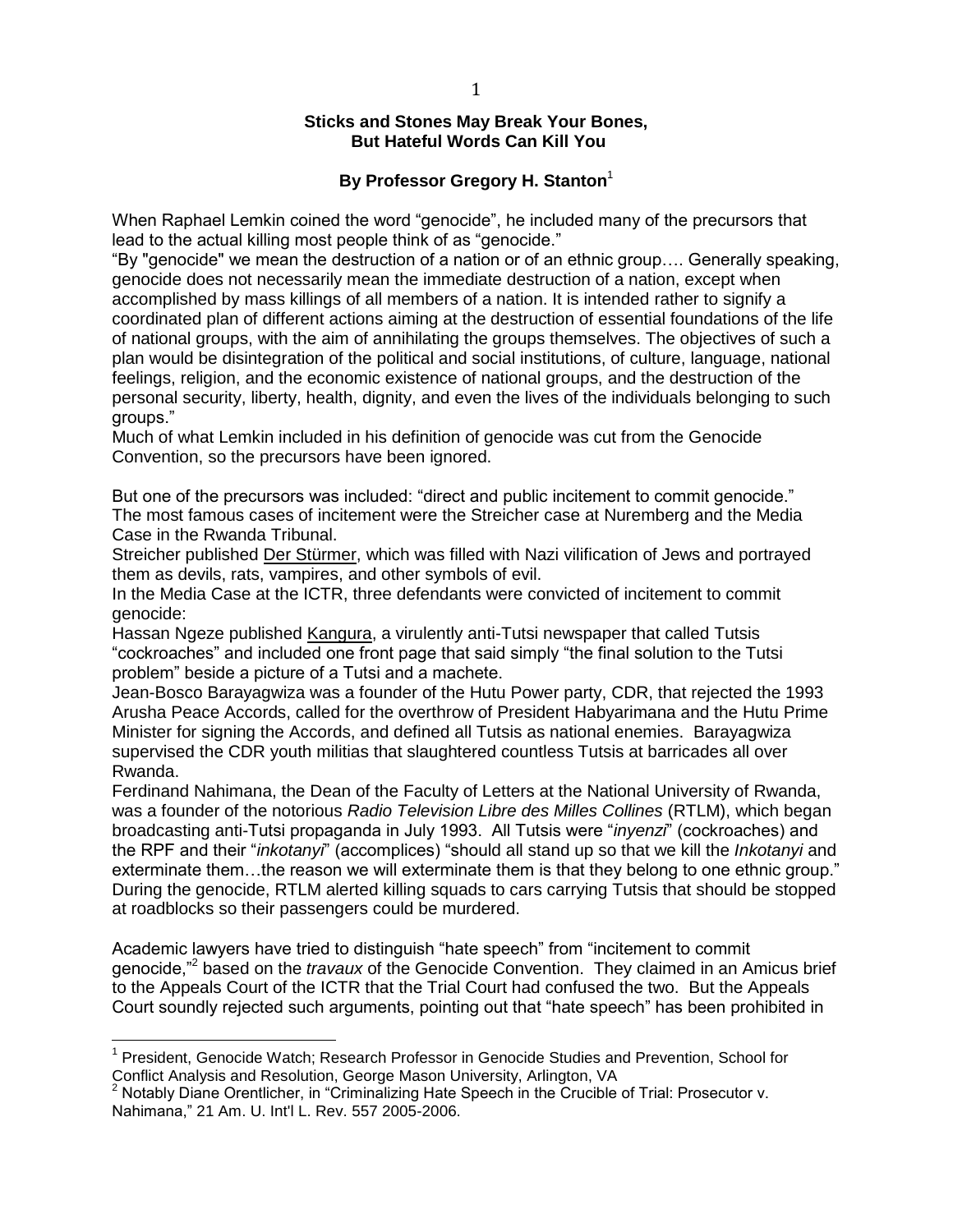many countries, and that laws against hate speech may even be required by Article 20, paragraph 2 of the International Covenant on Civil and Political Rights, which states: "Any advocacy of national, racial, or religious hatred that constitutes incitement to discrimination, hostility, or violence shall be prohibited by law."

Critics of the Nahimana judgment, mostly of the absolutist American "free speech" school, distinguish what they believe should be "protected" hate speech from "incitement to commit genocide" by the equivalent of a "clear and present danger test" that would find incitement only when there is a direct and immediate likelihood that the acts advocated by the speaker would be carried out. On such grounds, they agree that all three defendants in the Nahimana should have been found guilty of incitement to commit genocide, but that "hate speech" should not be outlawed.

The problem with such academic theories is that they ignore the development of a "culture of genocide" in countries at risk of committing it. Few, if any, of such theorists have ever lived in a society where the process of genocide was being intentionally promoted by leaders of hate groups.

I lived in Rwanda in 1988 – 1989. I had been asked as an academic specialist on judicial systems to help the Ministry of Justice find ways to unclog the civil and criminal court system, where cases took an average of five years. (Among the suggestions I made was revival of the gaçaça system for settling many local disputes.) The RPF had not yet invaded Rwanda from Uganda, but there had already been genocidal massacres against Tutsis in 1959 – 1962 and many times since.

At dinner one evening with the President of the equivalent of the Rwandan Supreme Court, a moderate Hutu named Joseph Kavaruganda, we discussed the pernicious effects of the ethnic classifications on Rwandan identity cards.

"These could be used to facilitate genocide," I remarked.

"They already have been," he replied.

l

"Can't you declare the ethnic identification unconstitutional," I asked.

"We don't have judicial review," he answered. "You'll have to take that to President Habyarimana, himself."

So I requested an audience with the President. He was very cordial and thanked me for my work. But when I brought up the subject of the ethnic identification on ID cards, it was as though his face froze. I later realized I was talking to the wrong man. President Habyarimana had led some of the genocidal massacres of Tutsis during President Kayibanda's rule. My friend, the Hutu moderate, Joseph Kavaruganda, was hounded by CDR extremists just before the genocide, and he was one of the first to be murdered, along with the Hutu moderate Prime Minister.

# **Repeated Hate Speech can become Incitement to Commit Genocide.**

Hate speech, repeated hundreds and thousands of times, becomes incitement to commit genocide. It creates a culture of genocide. Barbara Coloroso, in her book Extraordinary Evil<sup>3</sup>, likens such repetition of hatred to the bullying that is rampant in some schools, and that drives teenagers to suicide.

I am not here arguing in favor of laws outlawing genocide denial in most countries, because in my view they do more harm than good – they turn truth against freedom of expression. But in

<sup>3</sup> Coloroso, Barbara, *Extraordinary Evil.* 2007. Toronto, Ontario, Canada. Viking (Penguin).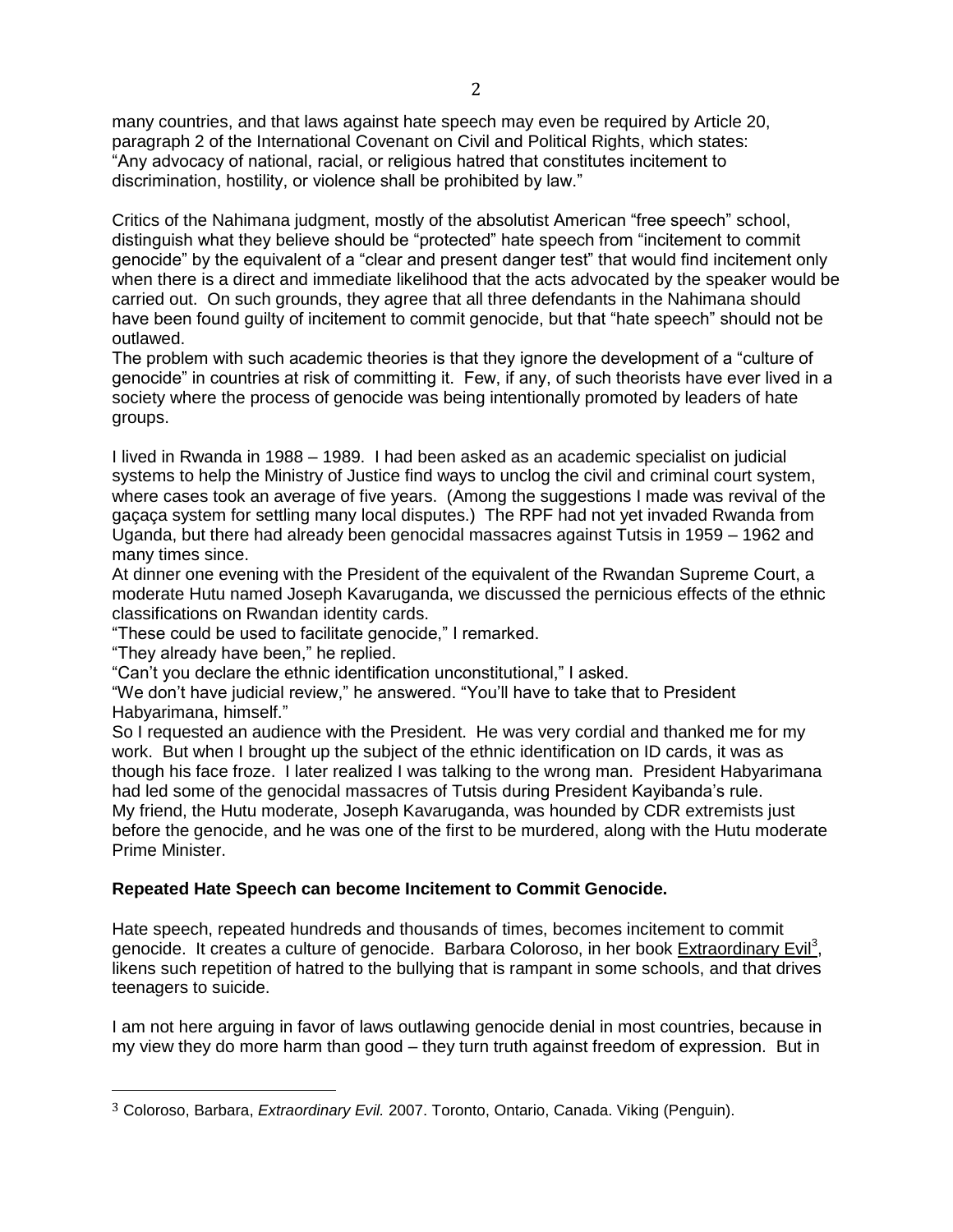countries that have very recently suffered genocide, the scars may still be unhealed, and such laws may be justified.

I am also arguing that Americans should not oppose carefully drawn laws against hate speech. The current law against "genocide ideology" in Rwanda would be struck down by any American court as "void for vagueness." But a better drawn law defining and outlawing "direct and public incitement to commit genocide" could pass muster and would in fact help prevent future genocides. One of the interns Genocide Watch supported at the Khmer Rouge Tribunal, the brilliant Hadley Rose, Esq. has redrafted the "genocide ideology" law so it is more precise and cannot be used as an instrument for political repression. She will attend Yale Law School as an LL.M. candidate this Fall.

### **Incitement to Commit Genocide and the Responsibility to Preven**t

For the prevention of genocide, I have a specific proposal: that policy makers judging risk, planning when and how to prevent genocide, and when to punish genocide should focus on the clearest warning sign of genocidal violence: public incitement to commit genocide. Planners of genocide who publicly incite their followers to commit genocide should be tried for hate crimes if their countries have independent courts where such trials can be held. If their countries are states-parties to the Rome Statute of the International Criminal Court, and their own courts do not try such inciters to genocide, the ICC should investigate these crimes and seek to arrest and try them in the Hague.

A history of genocide shows that direct and public incitement to commit genocide is one of the surest warning signs of both the intent and the planning to commit actual genocide. Trying inciters early would be one of the strongest antidotes to genocidal violence.

The crime of direct and public incitement to genocide was a common element in the Holocaust, the Herero genocide, Armenia, Bangladesh, Cambodia, Bosnia, Rwanda, and Darfur. Incitement is a crime specifically named in Article 3 (c) of the Genocide Convention. Actual genocide need not be completed for an inciter to be tried for the crime. In fact, Julius Streicher, publisher of Der Stürmer, the Nazi propaganda newspaper, was hanged for crimes against humanity, even though he himself had committed no murders.

Conspiracy to commit genocide is also a crime under Article 3(b) of the Genocide Convention, though lawyers from civil law countries have no equivalent legal concept so have morphed it into "joint criminal enterprise." Conspiracy is a harder crime to prove than direct and public incitement. Yet it could also be grounds for prosecution if evidence could be found that perpetrators were planning genocide.

# **Let me offer three examples of preventive action to stop incitement to commit genocide:**

# **Côte d'Ivoire**:

One of the best-known successes of Mr. Juan Mendez, when he was the Special Adviser to the UN Secretary General on the Prevention of Genocide, was a direct communication he made to the President of Côte d'Ivoire, Laurent Gbagbo, warning him that use of the Ivorian public radio station to incite "true Ivorians" against "non-Ivorians", defined as those whose grandparents had not been born in the Côte d'Ivoire, could be interpreted as incitement to genocide, and Gbagbo could be tried by the ICC for the crime. Broadcasts on the Ivorian radio station against "foreigners" stopped the next day. I also obtained the cellphone number of Charles Blé Goudé, who had made many hate speeches against "foreigners." I called him and delivered the same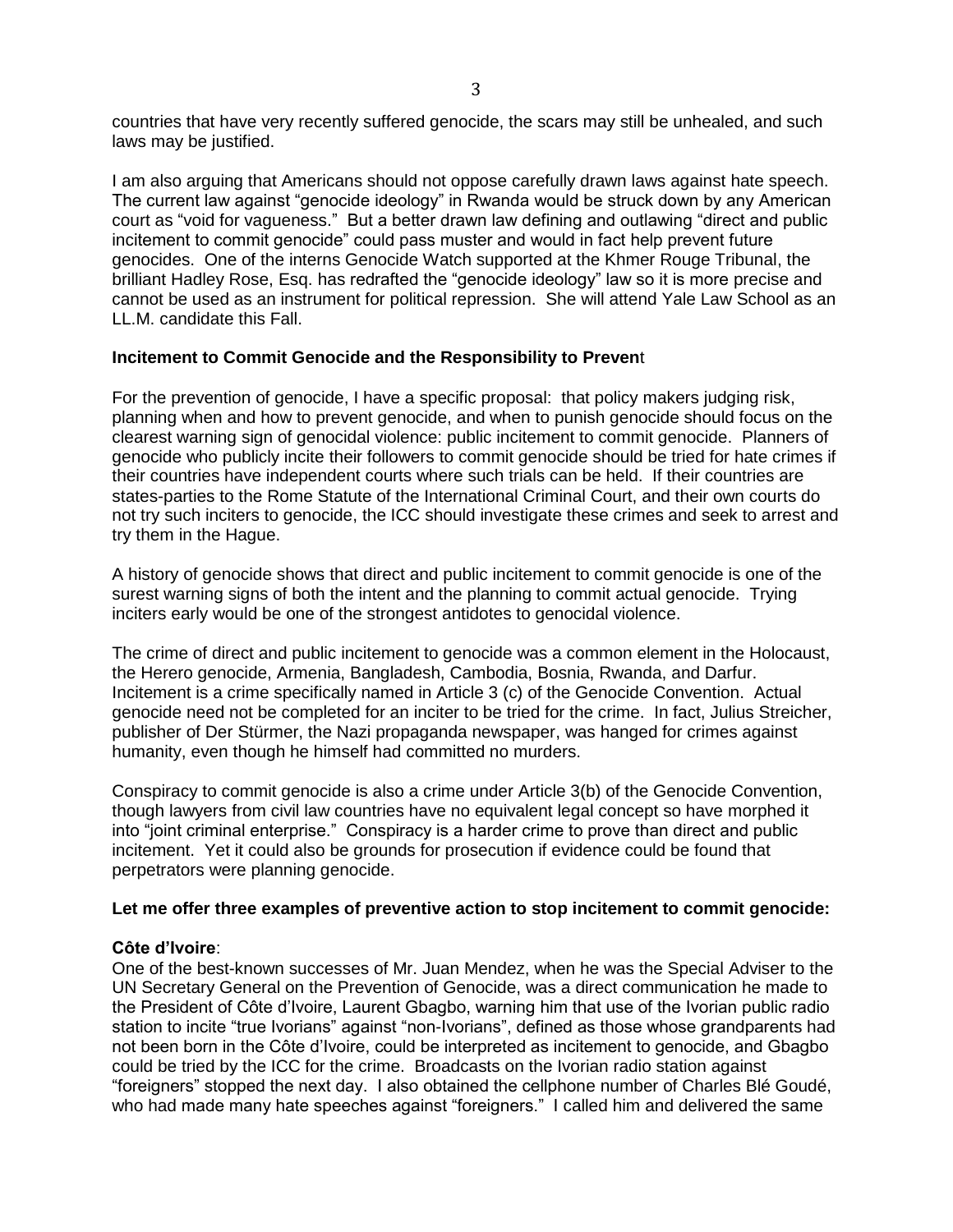message to him that Mr. Mendez had delivered to President Gbagbo. Complete calm was not immediately restored. But knowing the effect of radio in Côte d'Ivoire (I lived there two years as a Peace Corps Volunteer and two more years for my Ph.D. dissertation research in cultural anthropology) I believe that Juan Mendez's action against incitement to genocide was an effective preventive tactic against genocidal violence.

### **South Africa**:

 $\overline{\phantom{a}}$ 

In July this year, I traveled to South Africa to conduct a personal investigation, assisted by the Transvaal Agricultural Union and the F. W. De Klerk Foundation, of the growing number of murders against Afrikaner (Boer) farmers since black majority rule in 1994. The average murder rate of all South Africans is 34 per 100,000 per year, a high murder rate. (England's is 2.4 per 100,000. Israel's is 2.6. The Netherlands' is 1.4. Japan's is 0.5. The U.S. rate is  $5.9$ .)<sup>4</sup> But against white Boer farm owners, the murder rate in South Africa since 1994 has been 97 per 100,000, the highest murder rate in the world. (In Colombia, the next worst, the rate is 61.1)Most of the murders were hate crimes, with the victims' bodies disemboweled, eyes gouged out, women raped, children burned or boiled alive. Very little property was stolen.

A few years ago, the President of the African National Congress Youth League, Julius Malema, revived the ANC revolutionary song, "Kill the Boer, Kill the Farmer." He sang it at countless ANC Youth League rallies in the past several years. Genocide Watch immediately issued a Genocide Alert when Malema began to sing the hate song, since he represented a radical, racist, communist wing of the governing party. We moved South Africa up to Stage 6 (Preparation) from 5 (Polarization) on our scale of genocide warnings. After Malema began to sing the hate song, the murder rate of Boer farmers increased monthly. Finally a farmer sued Malema under South Africa's "hate speech" law, which defines hate speech clearly, and states that it is unprotected by the general free speech guaranteed by South Africa's Constitution. South African law gives judges the authority to impose injunctions, fines, and even imprisonment. A South African judge found Malema guilty of hate speech and enjoined him from singing the "Kill the Boer" song. In his injunction, the South African judge directly paraphrased the analysis of incitement on the Genocide Watch website.

Malema mockingly converted the song to "Kiss the Boer" while his followers sang the original "Kill the Boer" words. On January 10, 2012, even President Zuma himself sang the "Kill the Boer" song in a public ANC celebration, and Zuma has done so several times since. After the President sang the song, the number of farm murders increased each month. However, the ANC removed Julius Malema from his office as President of the ANC Youth League and expelled him from the ANC. Malema's downfall was only one step against genocide, because the Deputy President of the ANC Youth League has now called for "war" to "take back the land."

Why is there a relationship between the "Kill the Boer" hate song and official government policy? The African National Congress (ANC) continues to be dominated by the South African Communist Party, which holds a majority in the South African Senate, and COSATU, South Africa's Communist-run trade union association. The ANC has issued a "green paper" calling for forced land redistribution in South Africa, in violation of the SA Constitution. The SA Communist Party has also called for nationalization of all mines, banks, and industries. Currently 87 percent of commercial farms in South Africa are owned by 3 percent of the population, mostly white Boer farmers. The commercial farms produce most of South Africa's food supply. The farms that have been turned over to black ownership have usually fallen back

<sup>4</sup> The Guardian Datablog Posted by Simon Rogers 13 October 2009,

http://www.guardian.co.uk/news/datablog/2009/oct/13/homicide-rates-country-murder-data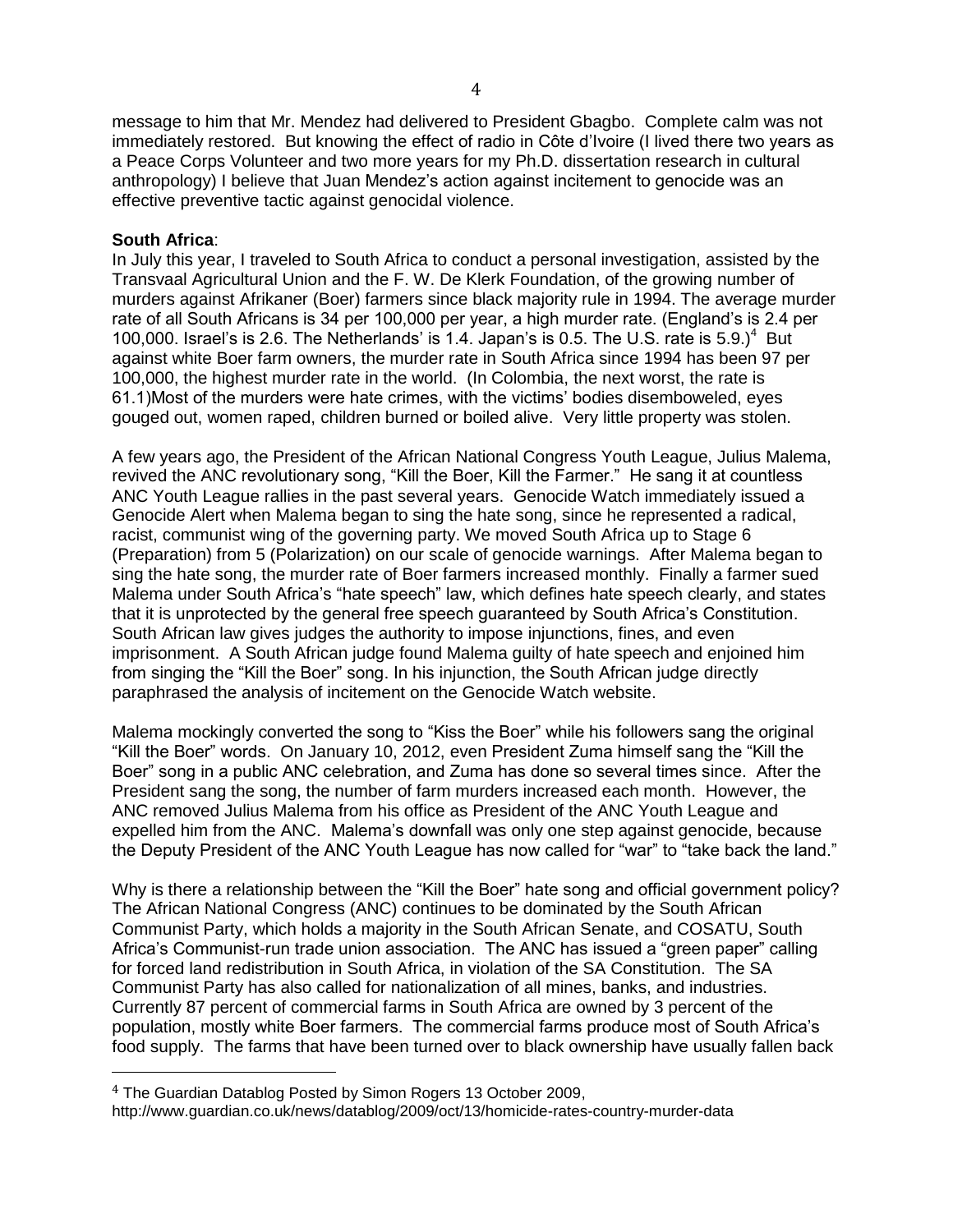into subsistence farming, because there has not been adequate training for Black management. Many farm murders are committed by employees on the white Boer farmers' own farms.

So there is a racial agenda operating – the forced displacement of all Boer farmers so the land can be "redistributed" to Black farmers, though the farms were cleared and developed by Boers many generations ago. The Boers and all Whites are commonly referred to as "settlers", even though they arrived in South Africa 300 years ago. They are classified as "foreigners," a common tactic of dehumanization by those intent on forced displacement or genocide. By the same standard, most Americans would have to leave the USA for Europe or Africa and return all the land to Native Americans, who have been as discriminated against as South Africa's Blacks under Apartheid. Native Americans were not even granted American citizenship until 1924.

### **Iran and Israel:**

Iran's repeated call to "wipe Israel off the map" is the latest example of direct and public incitement to commit genocide.

Iran's repeated attacks on Jews and on the State of Israel is hate speech.

German Chancellor Angela Merkel was the first world leader to recognize the connection between Iran's uranium enrichment, its testing of long distance missiles, and the genocidal statements of its president, Mahmoud Ahmadinejad. A day after declaring that Israel "should be wiped off the map" on October 25, 2005, he incited students to scream "death to Israel," at a government-sponsored conference called the "World without Zionism."

Chancellor Merkel declared: "A president that questions Israel's right to exist [and] denies the Holocaust, cannot expect to receive any tolerance from Germany. We have learned our history." Will Chancellor Merkel's warnings of the parallels between Iran's actions today and Nazi Germany's first steps towards genocide in the 1930's prod the world into effective deterrent action?

On 28 October, 2005, the UN Security Council condemned the words of the Iranian president. While the Security Council only issued a press statement - the weakest form of expression - it was still a diplomatic defeat for Iran. Despite numerous U.N. Resolutions since, Iran continues to develop nuclear weapons, and its leadership has not changed its apocalyptic views.

On 1 February 2006, The International Association of Genocide Scholars (IAGS) passed a resolution (See Appendix) noting that Iran's actions, including Ahmadinejad's statements, are early warning signs of genocide. These signs include open expressions of an exclusionary ideology characterized by hate speech, an authoritarian government that represses dissent, the organization of fanatical militias, the Revolutionary Guards, and a sustained record of support for terror attacks against Jews around the world. In December 2005, President Ahmadinejad added to the list the denial of past genocide, the Holocaust. The U.N. Security Council and Secretary-General condemned his statements.

Indifference to incitement and inaction by the outside world, most notably by the United Nations itself, are other warning signs - as we have seen in Bosnia, Kosovo, Rwanda, Darfur and now in the Nuba Mountains of Sudan, where thousands of people are about to starve to death.

The development of a covert nuclear weapons program and long-range missiles by a state whose leader declares genocidal intent states the case for urgent deterrent actions. As we address the Iranian threat, it is helpful to recall that genocide and politicide were the most deadly crimes against humanity in the 20th century, resulting in at least 100 million preventable deaths: more than from all wars combined.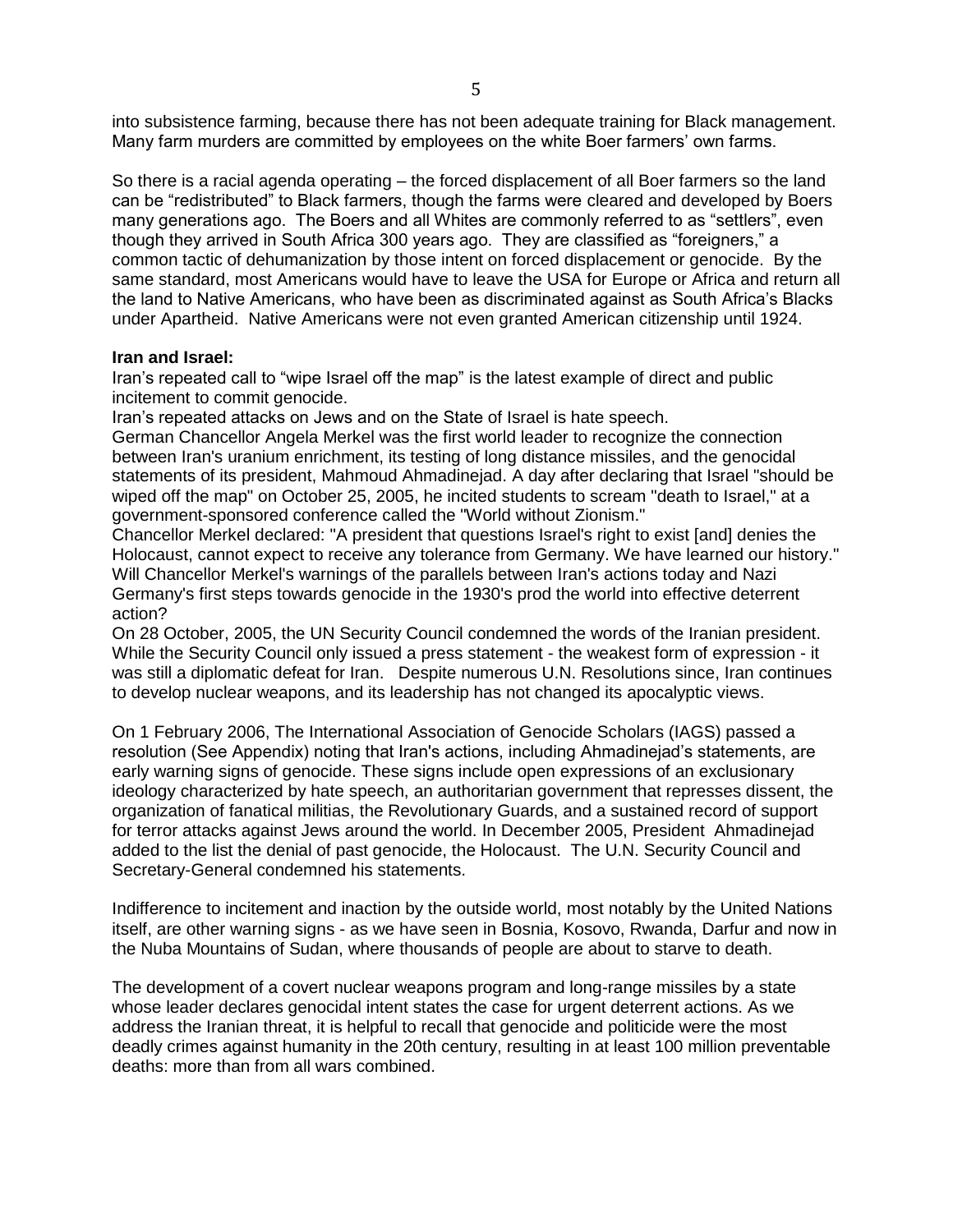### **The Genocidal Process**

Genocide is not an accident. It develops in a predictable process. I have analyzed most of the genocides in recent history and have discovered a predictable pattern. I call the process the Eight Stages of Genocide. (Friends have now convinced me to subdivide two of the stages, so that the final title of my book will probably be The Ten Stages of Genocide.) Every one of the first six stages of the eight stages has already happened in Iran. The seventh stage is actual extermination -- genocide.

Historians have established that governmental incitement and use of hate language is a recognized predictor, initiator, promoter and catalyst of genocide. The direct and public incitements to genocide by Iran's President are not only openly stated declarations of aggressive intent, but are in violation of Art. 2 (4) of the UN Charter, of the Genocide Convention, and the Rome Statute of the International Criminal Court, Articles 6 and 25 (3)(e).

President Ahmadinejad's attempted "clarification" that he merely advocates the "transfer" of Jews in Israel to German and Austrian provinces is itself advocacy of forced deportation, another crime against humanity, and is contradicted by his own actions and long-term Iranian policy, including terror attacks on Jews outside Israel, such as the bombing of a synagogue in Buenos Aires, the arming of Hezbollah and Hamas, and advocacy of murder of Jews everywhere by Iranian financed media such as Palestinian television. Palestinian Authority television has carried a Friday sermon calling for the butchering of all Jews everywhere.

Iran could soon be an independent nuclear power, possessing advanced missile delivery systems. Iran has never renounced its aggressive and genocidal aims against the Jews of the State of Israel and elsewhere, which are longstanding policy. In 2000, Iran's supreme leader Ayatollah Ali Khamenei told Muslim worshippers in Teheran, referring to Israel: "We have repeatedly said that this **cancerous tumor** of a state should be removed from the region." The unprecedented threat of nuclear genocide necessitates an urgent response because, aside from the clear warning signs we have indicated, an actual apocalyptic nuclear attack could occur without further warning sufficient to engage in preventive action. Israel is a small country that can be reached within minutes by Iranian ballistic missiles. It is densely populated, and home to the largest number of Holocaust survivors in the world. Time is of the essence and delay could be catastrophic.

### **Israel's Responsibility to Prevent**

The ethical principle that needs to guide international action to prevent all genocidal threats is that human life is the most fundamental human right, because without life there are no other human rights. The robust actions by the United Nations in Libya and in Côte d'Ivoire have been among the first applications of this newly emerging norm of international law. The International Commission on Intervention and State Sovereignty sponsored by the Canadian government defined what is now called "the Responsibility to Protect," which was affirmed in the Millennium Summit Outcome of 2005. It is based on the principle that the international obligation to protect human life and dignity overrides the sovereignty claims of any government whose actions demonstrate genocidal intent.

# **The Precautionary Principle**

Because the dangers of inaction could be catastrophic, we repeat the calls of Genocide Watch, Prof. Elihu Richter's Hebrew University Genocide and Violence Prevention Program's petition,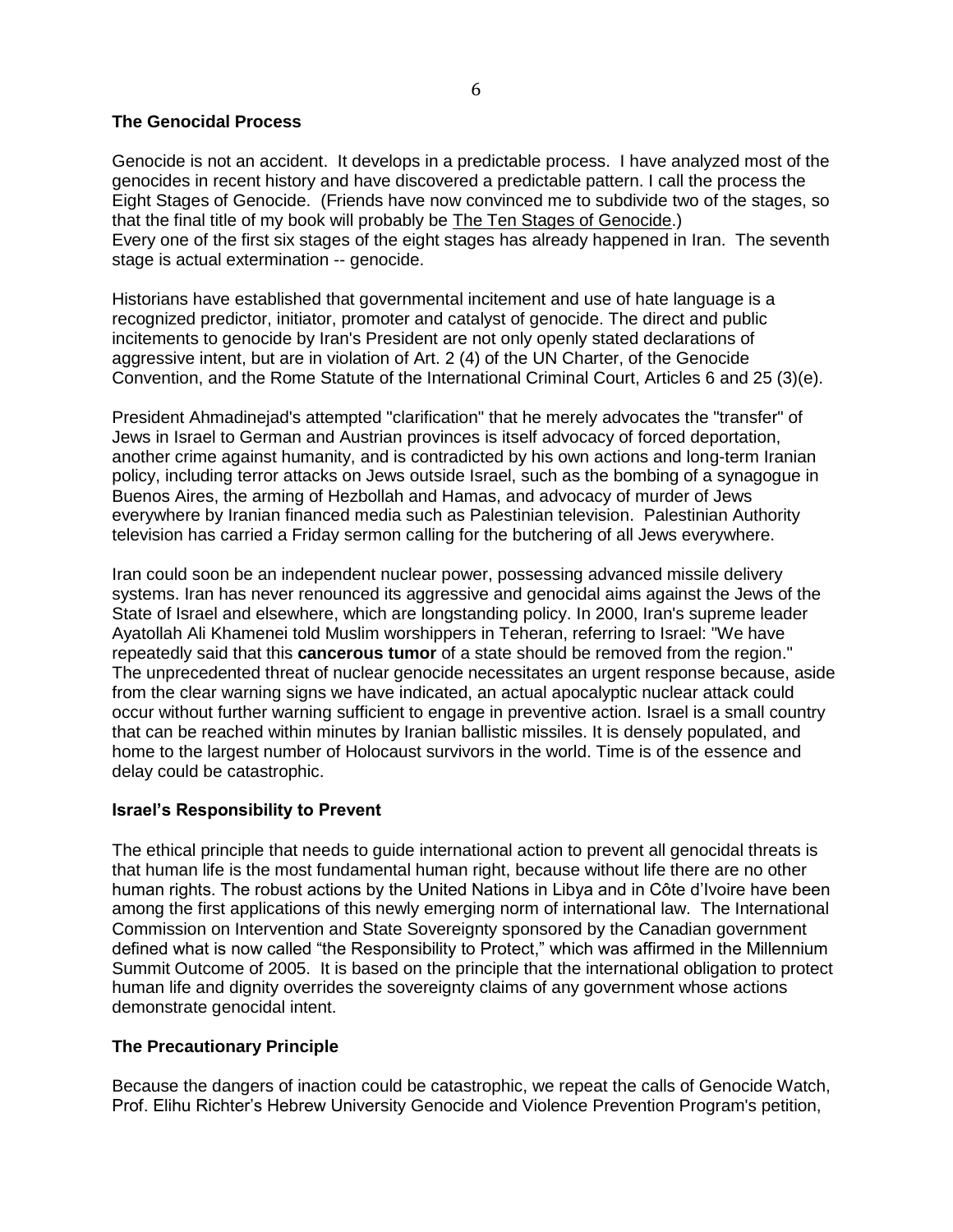and the International Association for Genocide Scholars for the application of the Precautionary Principle, a powerful tool for decision making in public health, for prevention of this and all other genocidal threats. This principle states that when there is uncertainty concerning the risk from a situation with potentially catastrophic effects upon human health and safety, the risks of inaction far outweigh those of preventive action.

The Precautionary Principle - which British Foreign Minister Jack Straw has already applied to this case - shifts the burden of proof from those warning of a risk of a catastrophic event to those denying this risk. Preventive action, of course, means the obligatory imposition of effective sanctions to prevent Iranian development of nuclear weapons, and includes immediate and continuous IAEA inspections of all Iranian nuclear facilities, as well as confiscation of all technology, equipment, and nuclear material that could be used by Iran to manufacture nuclear weapons.

Because the obligation to protect life and safety overrides state sovereignty, Iran's genocidal declarations and actions undermine its claims to responsibly utilize its nuclear material for peaceful means.

All this, however, is insufficient. Historians have recognized that genocide results from the conscious choices of elites and occurs when there is indifference of outsiders to early warning signs, particularly hate language that serves to catalyze genocidal actions.

Accordingly the UN Security Council should follow the landmark precedent of its referral of Sudanese leaders to the International Criminal Court (ICC) and refer Mr. Ahmadinejad, to the ICC for indictment for incitement to commit genocide. Any state-party to the Genocide Convention , should also take a case against Iran to the International Court of Justice for violation of that convention through its incitement.

Those convicted for incitement to commit genocide by the International Criminal Tribunal for Rwanda and sentenced to prison terms up to life imprisonment included Rwanda's former prime minister, a historian, a newspaper editor, a minister of information, and a journalist.

Ahmedinijad, Khameini and other Iranian inciters of genocide must be stopped. Economic sanctions which would target the Iranian people collectively should be rejected. Iran has a glorious past and culture, which this president definitely does not represent.

It is time for the UN to go from commemorating past genocides, such as the Holocaust and Rwanda, to stopping current genocides such as is now raging in Darfur and the Nuba Mountains of Sudan, and deterring and preventing future ones, such as the destruction of Israel.

Indicting President Ahmadinejad for incitement to commit genocide would send a clear nonviolent message to Iran's authoritarian leaders to back down from pursuing a genocidal ideology. It would be a major step towards deterring others planning future Bosnias, Kosovos, Rwandas and Darfurs. Chancellor Merkel has reminded us of the consequences of the world's ineffectual response to Hitler in the 1930's.

The world now has to choose between indifference and deterrence, not only to "save Israel," but to save human civilization itself. Consider these two chilling facts:

1. Iran is the only country since Nazi Germany that has openly expressed its genocidal intent to wipe another nation off the map while pursuing a program to develop nuclear weapons.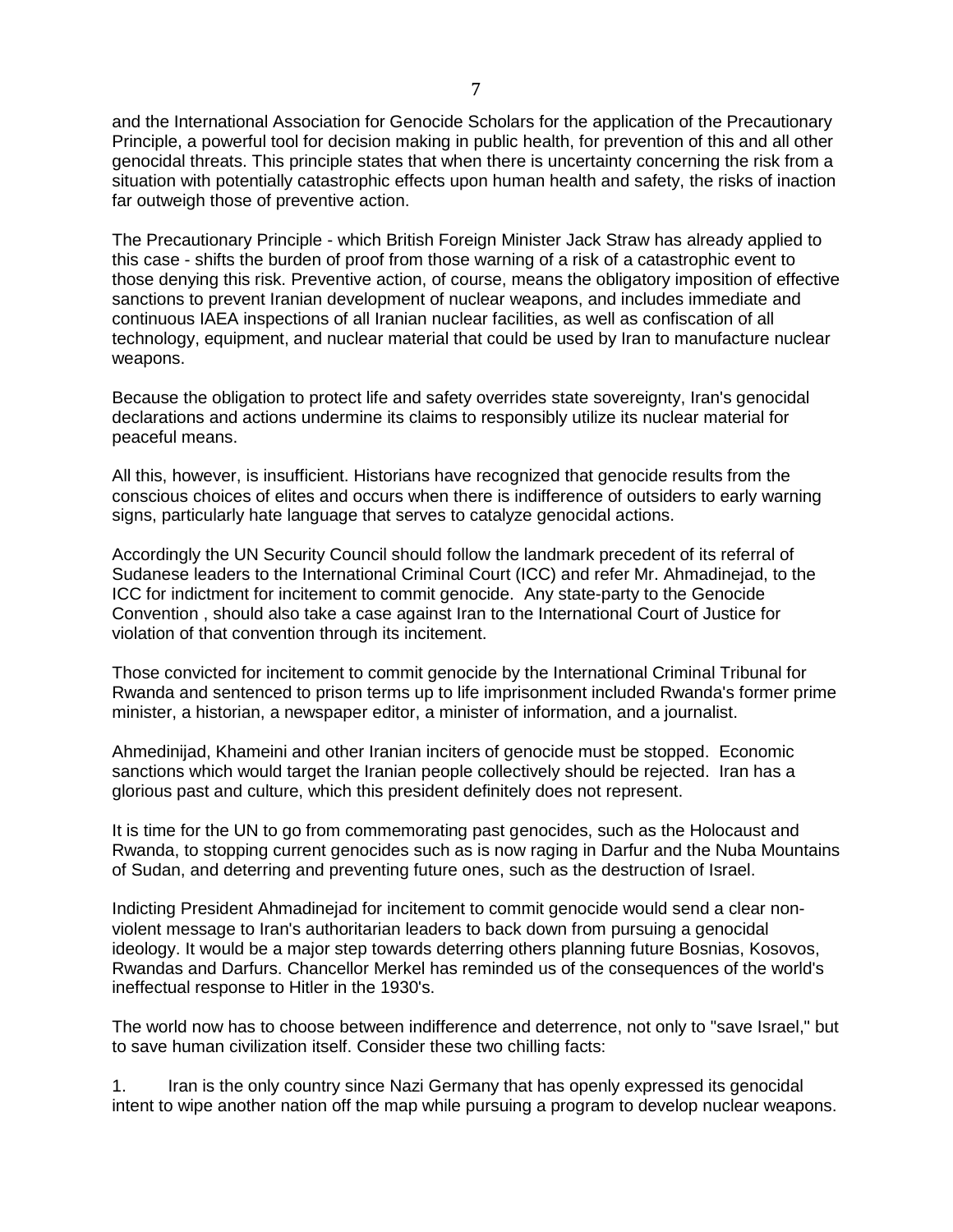Few believed that Hitler was serious about his genocidal intentions until Nazis carried out the Holocaust. The Iranian President denies that the Holocaust even happened.

2. The country most likely to be blackmailed by an Iran with nuclear weapons is Israel. Suppose that Iran demands that Israel pull back to its 1967 borders and allow all Palestinians to return to their pre-1948 homes? Israel says "Nuts!" Iran then repeats its threat to "wipe Israel off the map," arms its missiles, and supports Hezbollah terrorist infiltration into Israel. Would Israel launch a pre-emptive nuclear strike on Iran knowing that Iran's nuclear retaliation would result in Israel's self-destruction?

Iran's nuclear weapons program must be stopped. NATO's nuclear shield should explicitly be invoked to protect Israel. NATO should use its full legal and diplomatic force to prevent this genocide in the making.

When Sir Winston Churchill was asked why he, but no one else, saw the impending Nazi Holocaust in the 1930's, he replied, " I read Adolf Hitler's *Mein Kampf* and I believed he would do what he said he would do.

As we hear Ahmadinejad and Khameini declare that they will "wipe Israel off the map," we should take them seriously, too.

Copyright 2012 Gregory H. Stanton

### **Appendix**

# <sup>1</sup> **Resolution of the International Association of Genocide Scholars Condemning Iranian President Ahmadinejad's Statements Calling for the Destruction of Israel and Denying the Historical Reality of the Holocaust**

### **1 February 2006**

We, the leadership and membership of the International Association of Genocide Scholars, a world-wide professional association of experts on genocide, express profound alarm at statements made by the President of Iran, Mahmoud Ahmadinejad, calling for Israel to be "wiped off the map" and inciting students to scream "death to the Jews" at a government sponsored conference on 26 October 2005.

On 14 December 2005, President Ahmadinejad publicly denied the Holocaust and declared it a "myth" created by Europeans to justify creation of a Jewish state in the heart of the Islamic world. The International Association of Genocide Scholars repudiates Holocaust denial, which denies the reality of one of the most indisputably proven crimes in human history.

Since President Ahmadinejad took office, inspectors of the International Atomic Energy Agency have been denied access to inspect Iranian nuclear development facilities, and Iran has openly re-started enrichment of uranium that could be used for nuclear weapons. Iran has missiles that could carry nuclear warheads to destroy Israel.

Iran's president has thus not only called for the destruction of a national and religious group, the Jews of Israel, but has authorized creation of the weapons to carry out his genocidal intent. Iran does not yet have such weapons, but is likely to develop them in the near future unless its nuclear weapons program is stopped.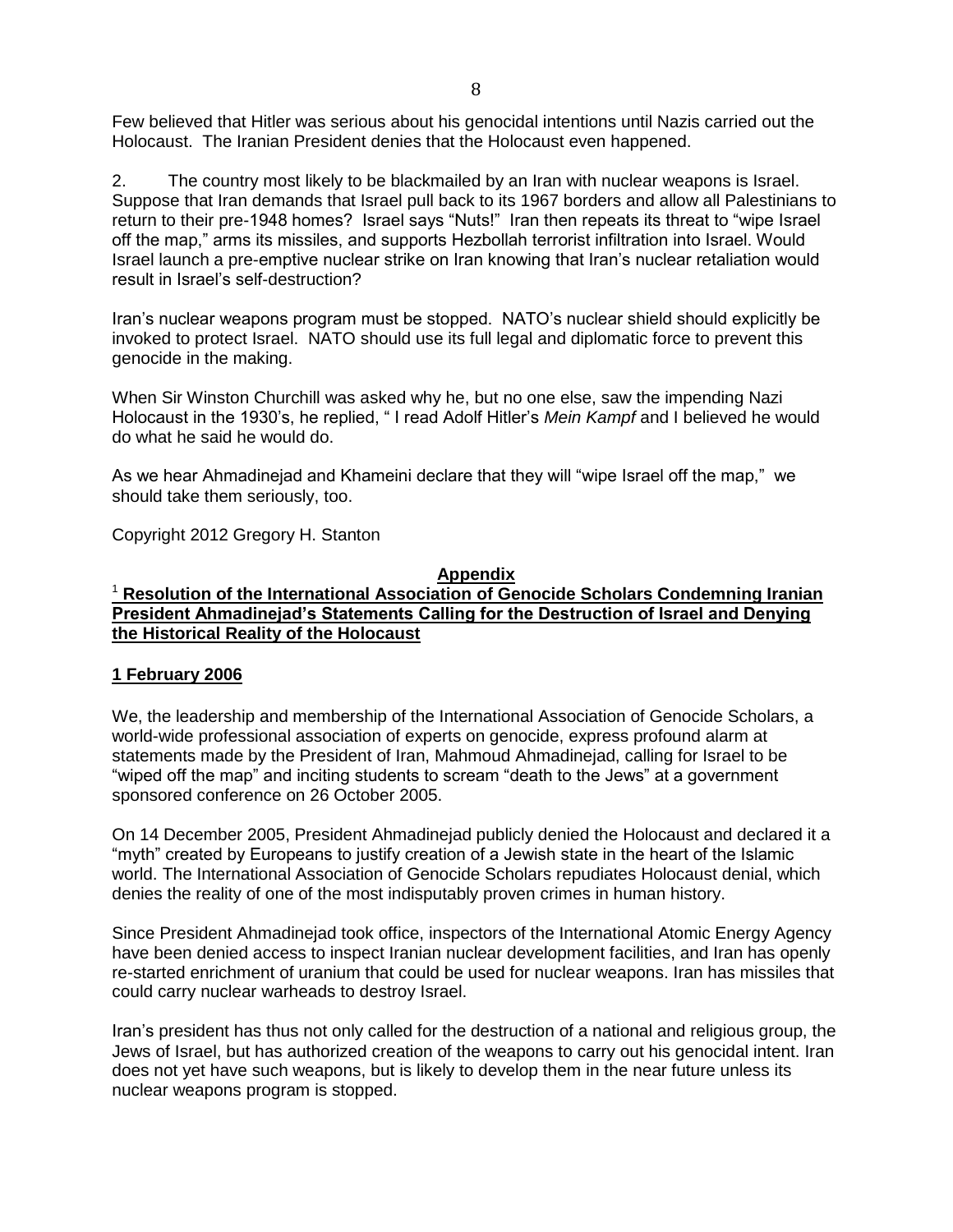Direct and public expression of genocidal intent by a national leader coupled with a clear and present danger that genocidal acts will be committed is incitement to genocide. The risk of genocide against Israel is not yet imminent, but once Iran has nuclear weapons, it will be.

Early warning signs of genocide include open expressions of an exclusionary ideology (hate speech), denial of past genocide (Holocaust denial), authoritarian government that represses dissent (arrest of Iranian moderates), organization of fanatical militias (Revolutionary Guards) and construction of weapons of mass destruction (the Iranian nuclear weapons program.) All of these early warning signs of genocide are evident in Iran today.

**We therefore call upon the United Nations Security Council to determine that there is a threat to international peace, and to take the following actions under Chapter VII of the United Nations Charter:**

**1. Refer Mahmoud Ahmadinejad, President of Iran, to the International Criminal Court for indictment for direct and public incitement to commit genocide.**

**2. Direct the International Atomic Energy Agency to demand immediate IAEA inspections of all Iranian nuclear facilities, cessation of enrichment of uranium, and confiscation of all equipment that could be used to manufacture nuclear weapons.**

**Association Internationale des études de génocide (IAGS)/International Association of Genocide Scholars (IAGS)** –version française

**Résolution condamnant l'appel au genocide par Mahmoud Ahmadinejad, le president d'Iran, et la negation de la realité historique de l'Holocauste.** 

### **Appel a la prevention du development des armes nucleaires iraniennes.**

Nous, les exécutifs et membres de l'Association internationale des etudes de génocide, une association professionelle globale pour l'étude et la prévention de génocide, voudrons exprimer notre profonde alarme sur les déclarations aggressives publiques faites par le president d'Iran, M. Ahmadinejad, appellant a "effacer Israel de la carte" et incitant a la conférence gouvernementale les étudiants a crier "Mort aux juifs"! (26 oct 2005)

Le 14 décembre 2005, le Président Ahmadinejad a publiquement nie la realite de l'Holocauste, et a déclare que c'etait un "mythe" cree par les Europeens pour justifier la création d'un état juif au coeur du monde arabe. L'association internationale des etudes et prevention de genocide répudie l'acte de nier l'Holocauste.

Depuis l'avènement du president Ahmadinejad, les inspecteurs de l'agence internationale de l'énergie atomique ont ete empeches d'inspecter les facilites nucleaires importantes. L'Iran a recommence son programme de developper la capacité iranienne a enrichir l'uranium au degre suffisant aux armes atomiques. L'Iran possèede des missiles capables de porter les bombes atomiques et a detruire Israel.

Le président Iranien n'a pas alors seulement fait appel a la destruction d'un groupe national et religieux, les juifs d'Israel, mais a autorise la creation de materiaux essentiels a batir les armes capables d'accomplir son objectif genocidaire. L'Iran n'a pas encore produit la bombe atomique, mais peut la developer sous peu, sinon son programme nucleaire ne sera pas defait.